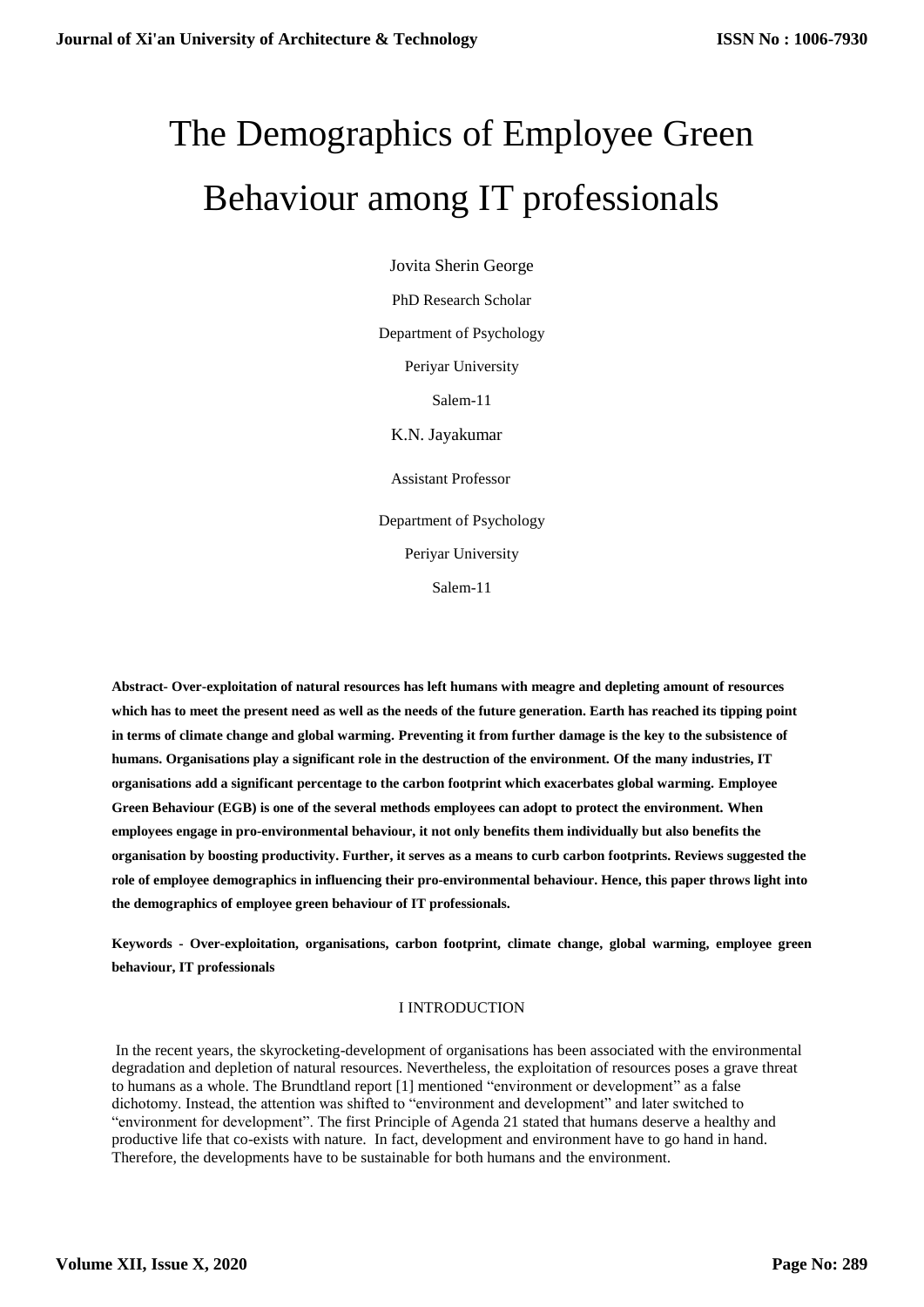Organisations fundamentally promote environmental performance so that global welfare is maintained along with their access to natural resources which is necessary for their operations, which will be denied if environmental deterioration lasts longer [2]. Organisations hence have to evolve and persuade shareholders to take part in pro-environmental behaviours [3].

Pro-environmental behaviours are defined as environmentally relevant "individual behaviours that contribute to environmental sustainability [4]. When an individual performs pro-environmental behaviour in relation to his or her job, it becomes employee green behaviour [5]. This green behaviour helps to break the stress of the employees. Since, employees have a critical role in developing their organisational culture [6], Organisations cannot perform environmentally responsible behaviours without the employees' cooperation and involvement [7]. Therefore, employees play a crucial part to promote pro-environmental behaviour in their workplace.

#### **Need and Scope**

The IT industry is booming with huge revenue of 180 U.S. billion dollars in 2019 [8]. It contributed to 7.7 percent of our country's GDP. IT-BPM sector witnessed a growth of 6.1 percent from last year [9]. Certainly, the IT industry is a boon to our country, economically.

On the other hand, the bane it causes to the environment and humans cannot be overlooked. A large amount of natural resources are depleted as well as an enormous amount of pollution is generated in the form of emissions and wastes, when the IT-related products and services are manufactured and produced [10]. Telecommunications equipment, security systems, computers, monitors, printers, mobile phones, and other electronic equipment consist of toxic metals like mercury, lead, along with valuable amounts of copper, gold and other materials [11]. The e-wastes release toxic substances into the environment in addition to the improper recycling and disposal of these wastes which create physical ailments like cancer, kidney problems, neurological problems, etc. These adverse effects caused, however, can be reduced by going green. It will potentially bring down the ecological footprint and protect the environment. Since there is a dearth of research on the demographic factors that facilitate pro-environmental behavior in the workplace of IT professionals, the present study exclusively focused on the demographic characteristics such as gender, sector, place of work and educational qualification.

## II METHODOLOGY

## 2.1 Aim

The aim of the study was to understand the green behaviour of IT professionals through their demographic details.

2.2 Objectives

- $\triangleright$  To examine the green behaviour of IT professionals.
- $\triangleright$  To explore the green behaviour of IT professionals in relation to their socio-demographic details.

## 2.3 Hypotheses

H1: There will be no significant difference in green behaviour of IT professionals based on gender.

H2: Sector will not differentiate the green behaviour of IT professionals.

H3: There will be no significant difference in green behaviour of IT professionals with respect to the place of work.

H4: Green behaviour of IT professionals will not differ based on their educational qualification.

2.4 Tools

Employee Green Behaviour Scale developed by Jovita and Jayakumar [12] was used to assess EGB. It has 24 items rated on a five-point Likert scale viz. Always (5), Often (4), Sometimes (3), Rarely (2) and Never (1). 2.5 Sample

The sample was collected from IT firms of Ernakulum district, Kerala. Due to security issues, direct data collection from IT employees is difficult. Therefore, the researcher adopted the online survey method to collect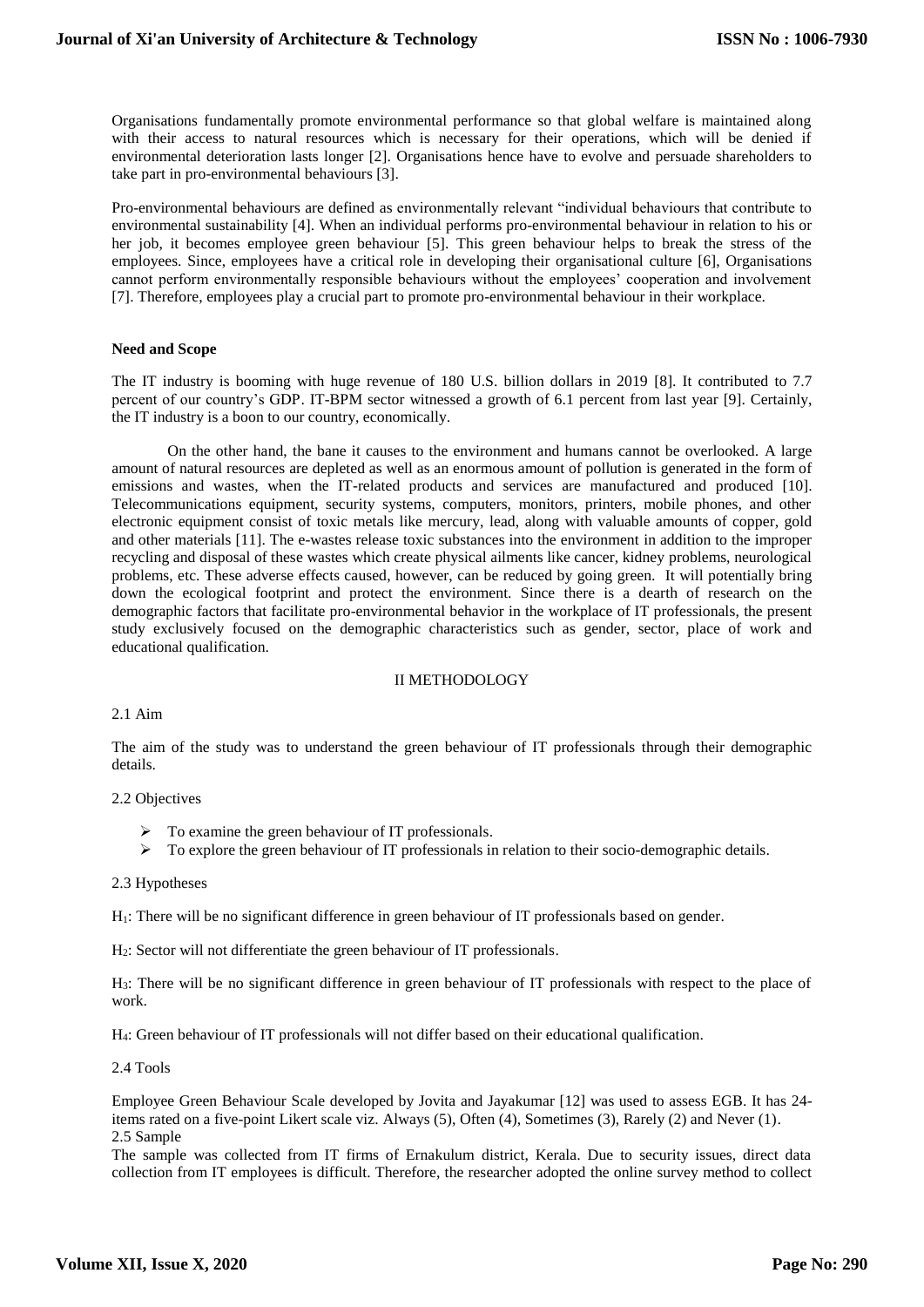the data. Consent of HR managers was sought. A Google form was sent to them which they forwarded to their employees. A total of 211 IT professionals responded to the questionnaire.

### 2.6 Statistical Test

The data was analysed using SPSS 21.0 version. Descriptive statistics like Mean, SD was assessed. Kolmogorov-Smirnov Normality test was administered to check for a normally distributed data. Other inferential statistics used were t-test and ANOVA.

### 2.7 Normality and Homogeneity of variance

The score obtained from Kolmogorov- Smirnov normality test is 0.04 with a p-value greater than 0.05 which indicates that the data is normally distributed. Levene's test of homogeneity was used to test whether the groups compared have same variance. The F-value obtained from Levene's test of homogeneity for educational qualification is gender, sector, place of work and educational qualification is 0.05, 0.003, 0.19 and 1.86 respectively ( $p > 0.05$ ). As the p-value is greater than 0.05, group variances are assumed to be equal.

#### III RESULTS AND DISCUSSION

Table 1 Gender difference in EGB among IT professionals

|                       |       | Male  |         | Female |         |                    |
|-----------------------|-------|-------|---------|--------|---------|--------------------|
| Variable              |       | Mean  | .SD     | Mean   | $SD^+$  | t-value            |
| Employee<br>Behaviour | Green | 88.46 | (10.37) | 88.77  | (10.36) | 0.21 <sup>NS</sup> |

## NS- Not significant at 0.05 level

*Hypothesis 1 tested: There will be no significant difference in green behaviour of IT professionals based on gender is confirmed. No significant gender difference was observed in green behaviour among IT professionals.*

IT firms encourage their employees to go green. For example, some of the ways in which TCS employees engage in green behaviour is by using energy-efficient LED lights, reducing consumption of paper, cycling to the office, preferring public transport system, promotes teleconferencing and video conferencing instead of faceto-face meeting [13]. IT firms like WIPRO go green in many ways. This firm favour natural ventilation and lighting. WIPRO has regular energy audits, life cycle analysis of equipments such as air conditioning, lifts and also energy-conscious usage of Building Management System (BMS) to optimise energy along with other green initiatives taken by the company [14]. Tech Mahindra goes green with the installation of occupancy sensors which automatically switch off the lights when nobody is occupying it. A green area consisting of plants, shrubs, and trees is maintained in the company as a part of the green initiative [15]. Therefore, irrespective of their gender, IT professionals are prompted to involve in pro-environmental behaviour especially by the top management. Further, reviews revealed no statistically significant gender differences in environmentally responsible behaviours [16], [17]. This data corresponds with findings obtained by Hines, Hungerford and Tomera [18] which suggests no difference between genders in environmentally responsible behaviour.

#### Table 2

| Difference in EGB based on sector |       |       |         |             |         |         |  |
|-----------------------------------|-------|-------|---------|-------------|---------|---------|--|
|                                   |       | IТ    |         | <b>ITES</b> |         |         |  |
| Variable                          |       |       |         |             |         | t-value |  |
|                                   |       | Mean  | (SD     | Mean        | (SD)    |         |  |
| Employee                          | Green |       |         |             |         | $3.17*$ |  |
| <b>Behaviour</b>                  |       | 87.89 | (10.12) | 95.45       | (10.15) |         |  |

## \*Significant at 0.05 level

*Hypothesis 2: Sector will not differentiate the green behaviour of IT professionals, is not confirmed. A significant difference in the green behaviour of IT professionals was pronounced based on the sector.* The result revealed that green behaviour is observed more among professionals working in ITES. IT professionals' deal with project-oriented services like IT consulting, system integration, customised application development, and management as well as IT outsourcing such as infrastructure outsourcing, application outsourcing and network infrastructure management. On the other hand, the ITES sector confines their employees' work to customer care, human resource management, finance and accounting, procurement and training [19]. Having one of the main job descriptions of ITES as human resource management, this sector is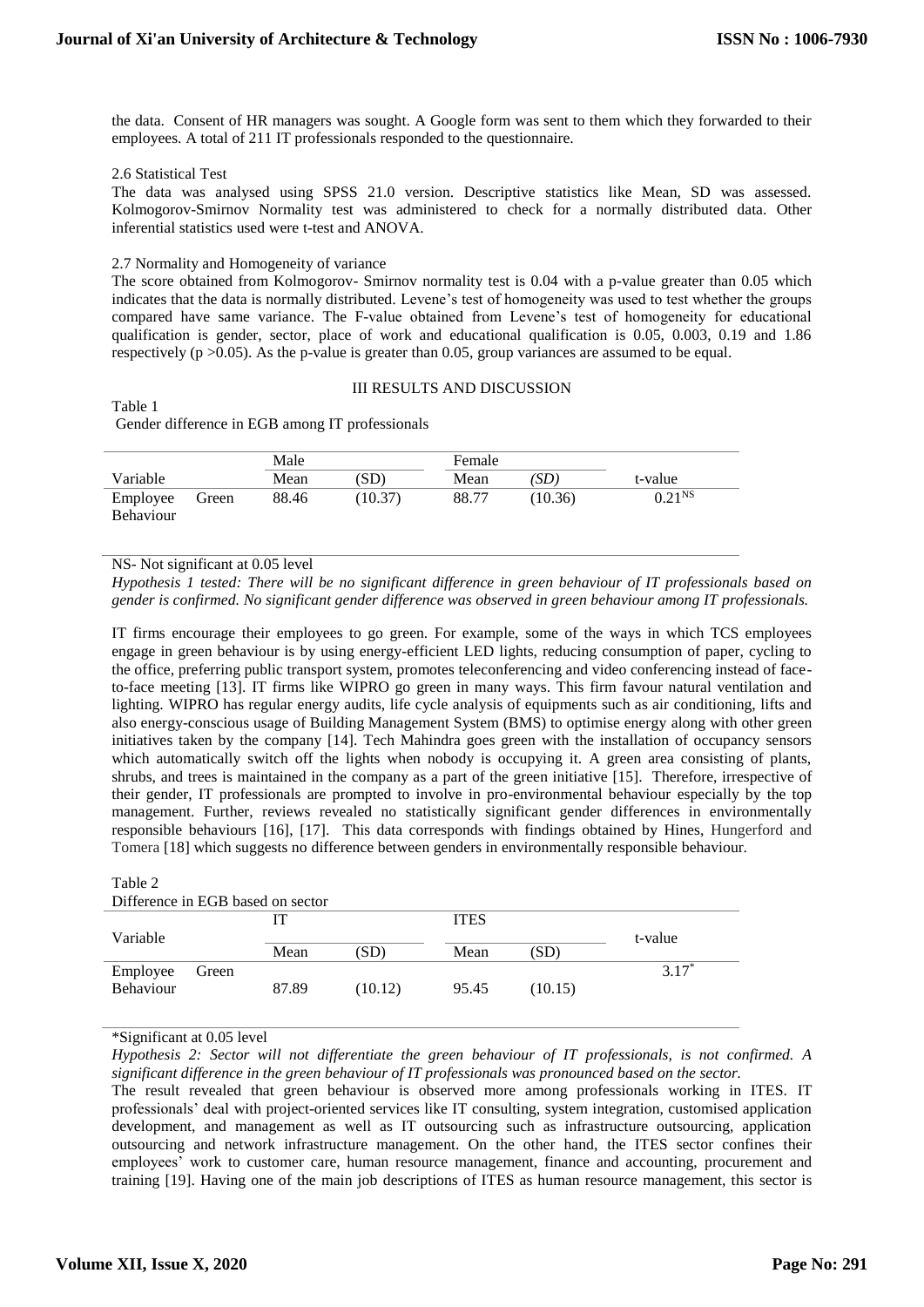mostly driven by customer preference. Therefore, they are aware of how to attract stakeholders and potential customers. Pro-environmental behaviours do help to bring in potential internal and external stakeholders. Delmas and Pekovic [20] mentioned that green practices in an organisation make it attractive as efficient and talented employees prefer to work in companies that are environmentally committed. The close association with the customers and their deep understanding of their customers' expectation would have prompted them to engage in pro-environmental behaviours.

Table 3

EGB scores based on place of work

| LOD SCOTES DASCU OII DIACC OI WOTN |       |         |            |         |       |         |                    |
|------------------------------------|-------|---------|------------|---------|-------|---------|--------------------|
| Variable                           | Urban |         | Semi-Urban |         | Rural |         | F-value            |
|                                    | Mean  | (SD)    | Mean       | (SD)    | Mean  | (SD)    |                    |
| Employee<br>Green<br>Behaviour     | 89.13 | (12.13) | 87.31      | (10.08) | 84.76 | (10.22) | 1.34 <sup>NS</sup> |

## NS- Not Significant at 0.05 level

*Hypothesis 3 tested: There will be no significant difference in green behaviour of IT professionals with respect to their place of work, is confirmed. Based on the place of work, the green behaviour of IT professional does not vary significantly.*

The non-significant difference in pro-environmental behaviour in workplace among IT professionals based on place of work may be due to the education they possess. IT professionals in the present study are either graduates or postgraduates. They are educated enough to comprehend the relevance of going green and their onus to mitigate the adverse effects caused by the IT industry. Even though a significant difference is not observed among rural, semi-urban, and urban employees, the mean score indicated that IT professionals from the urban area are more pro-environmental than rural and semi-urban areas. This may be perhaps because urban areas are more exposed to environmental degradation and pollution. The ill-effects of it are experienced by the employees on a daily basis as their organisation is located in an urban area where they spent nearly eight hours per day. As these individuals spend such a long time in the workplace, the surrounding environment affects their physical and mental health. Myriads of diseases and mental illness are prevalent in urban areas. Allergies, asthmas, life style diseases like cardiovascular diseases, obesity, chronic obstructive pulmonary disease (COPD), cancer, and mental disorders such as mood disorders, anxiety disorders are common in urban areas [21]. Being aware of these risk factors results in the higher pro-environmental behaviour of IT professionals.

t-value

#### Table 4

Employee Green

| EGB scores based on educational qualification |                  |                |
|-----------------------------------------------|------------------|----------------|
|                                               | <b>Graduates</b> | Post-Graduates |
| Variable                                      |                  |                |

NS- Not Significant at 0.05 level *Hypothesis 4 tested: Green behaviour of IT professionals will not differ based on their educational qualification, is confirmed. Green behaviour of IT professionals do not significantly vary based on educational qualification*

Mean (SD) Mean (SD)

Behaviour 88.10 (10.80) 89.28 (9.71) 0.82<sup>NS</sup>

Even though no significant difference was found between IT professionals with graduation and post-graduation, the mean score obtained from post-graduates are slightly higher than the graduates. They are perhaps better informed about environmental deterioration and its negative impacts caused to the environment. Comparing graduation and post-graduation, post-graduation provides a better understanding and more specialised knowledge. Through under-graduation, an individual acquires basic knowledge whereas post-graduation provides technical knowledge and deep insight into a particular domain. Post-graduation also helps to equip oneself with relevant and essential skills to pursue a career as it is more practical in nature. There are evidences that suggest that individuals with higher levels of education exhibit strong concern for the environment and are more inclined to environmentally responsible behaviours [18], [22], [23]. Other reviews also suggested that, the better educated individuals were the more concerned about the environment [24], [25], [26], [27].

#### IV LIMITATIONS

The researcher used solely self-report questionnaire to collect data. Therefore, social desirability bias can occur in the present study, meaning the participants may have had a tendency to respond in a socially desirable manner. All the participants in the sample hailed from a particular district in Kerala.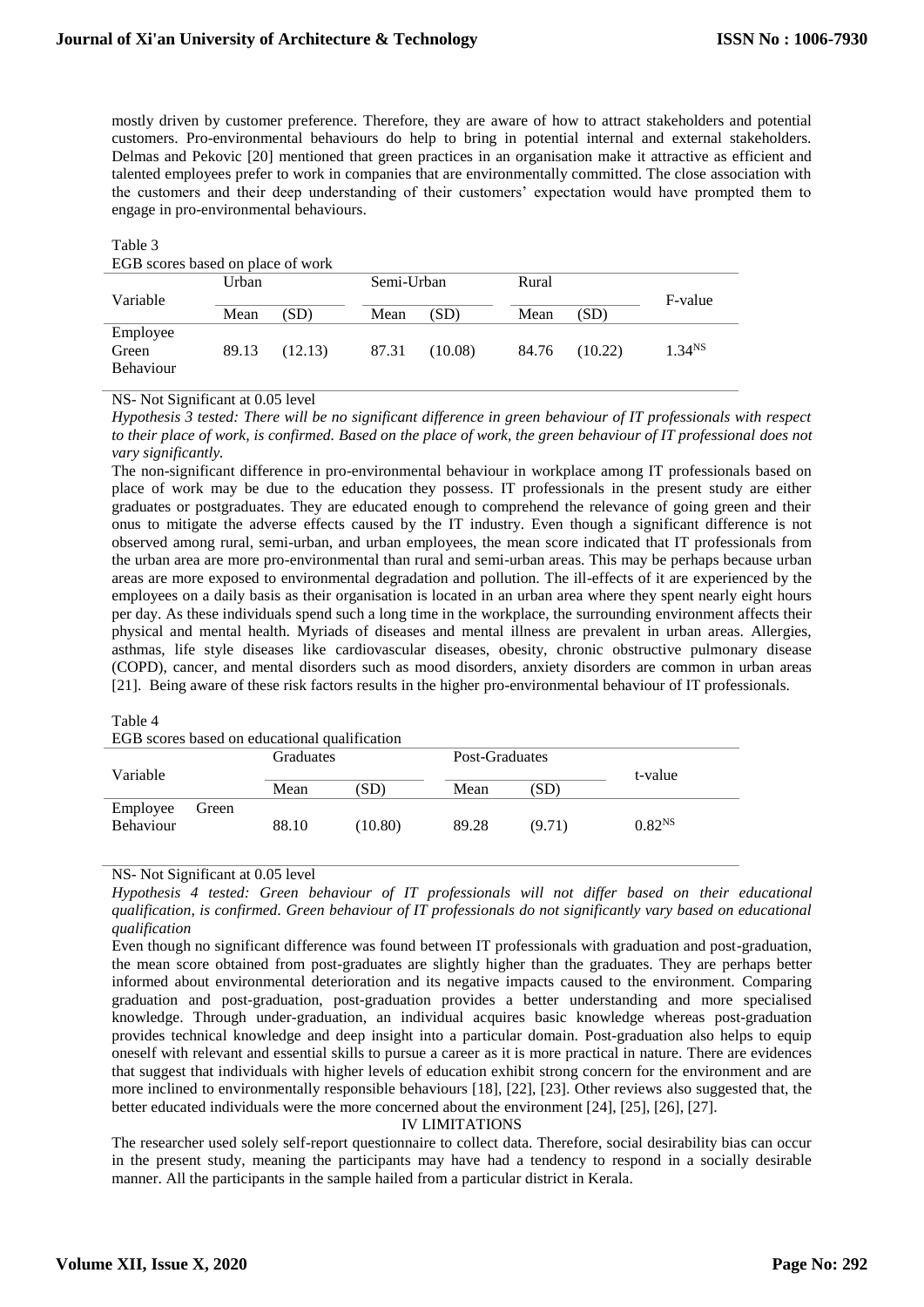#### V CONCLUSION

Organisations are willing to do every bit to be on the top-notch. To this end, pro-environmental behaviour in the workplace does help the organisation to some extent. Employees are endowed with great potentials. Green initiatives and behaviours bring out the best in them. It helps the employees to relieve themselves from the work pressure and thus enhances their productivity.

## **REFERENCES**

- [1] G. H. Brundtland, M. Khalid, S. Agnelli, S. Al-Athel and B. Chidzero . "Our common future". New York, vol.8, 1987.
- [2] P. Watts. "Corporate social responsibility: making good business sense". World Business Council Sustainable Development, 2000.
- [3] P. Paillé, Y. Chen, O. Boiral and J. Jin. "The impact of human resource management on environmental performance: An employee-level study", Journal of Business Ethics, vol. 121, no. 3, pp. 451-466, 2014.
- [4] J. Mesmer-Magnus, C. Viswesvaran and Wiernik, B. M. "The role of commitment in bridging the gap between organizational sustainability and environmental sustainability". Managing human resources for environmental sustainability, pp.155-186, 2012.
- [5] D. S. Ones, and S. Dilchert, "Environmental sustainability at work: A call to action", Industrial and Organizational Psychology, vol. 5, no. 4, pp. 444-466, 2012.
- [6] B, Schneider, "The people make the place", *Personnel psychology*, vol. *40* no.3, pp. 437-453, 1987.
- [7] D. S. Ones, and S. Dilchert. "Measuring, understanding, and influencing employee green behaviours", *Green organizations: Driving change with IO psychology*, pp. 115-148, 2013.
- [8] IT industry in India- Statistics and Facts Statista Research Department, available at <https://www.statista.com/topics/2256/it-industry-in-india/> 2020.
- [9] "IT & ITeS Industry in India" available at https://www.ibef.org/industry/information-technology-india.aspx. 2019.
- [10] A. Molla, A. Abareshi, and V. Cooper. "Green IT beliefs and pro-environmental IT practices among IT professionals, Information Technology & People, 2014.
- [11] J. Nasiri, S. Piatkowski and F. Westfall. "Electronic Waste: Managing the Environmental and Regulatory Challenges", *Chubb. pp.* 2-3, 2012.
- [12] S. G. Jovita and K. N. Jayakumar "Development and Validation of Employee Green Behaviour Scale (EGBS) for IT Professionals in India", International Journal on Emerging Technologies, vol. 10, no. 4 pp. 32–37, 2019.
- [13] P. A. Sivasubramaniam "Make IT Green: The TCS Way". *Tata Consultancy Services*, 2008.
- [14] Srivastava, A. (2009, November). Going Green Is Inevitable.

[15] "Corporate Sustainability Report", available at [http://www.techmahindra.com/en](http://www.techmahindra.com/en%20US/wwa/Company/Documents/Tech_Mahindra_%20Sustainabilty_Report_FY_2014_15.pdf.%202014)  US/wwa/Company/Documents/Tech\_Mahindra\_ Sustainabilty\_Report\_FY\_2014\_15.pdf. 2014

- 16] J. Berenguer, J. A., Corraliza and R. Martin, "Rural-urban differences in environmental concern, attitudes, and actions", *European Journal of Psychological Assessment*, vol. 21, no. 2, pp. 128-138, 2005.
- [17] J. Blankenau, M. Snowden and M. Langan, "Understanding environmentalism in a red, agricultural state: The impact of political party identification and place of residence", *Sociological Spectrum*, vol. 28, no.1, pp. 55-80, 2007.
- [18] J. M. Hines, H. R. Hungerford, and A. N. Tomera, "Analysis and synthesis of research on responsible environmental behavior: A meta-analysis", *The Journal of environmental education*, vol. 18, no. 2, pp. 1-8, 1987.
- [19]. "IT and ITeS industry", The Institute of Company Secretaries of India, available at [https://www.icsi.edu/media/webmodules/publications/CS\\_CorporateSaviour\\_ITandITeSIndustry.pdf2018](https://www.icsi.edu/media/webmodules/publications/CS_CorporateSaviour_ITandITeSIndustry.pdf2018)
- [20] M. A. Delmas and S. Pekovic , "Environmental standards and labor productivity: Understanding the mechanisms that sustain sustainability", Journal of Organizational Behavior, vol. 34 no. 2, pp. 230-252, 2013.
- [21] E. J. Flies, S. Mavoa, G. R. Zosky, E. Mantzioris, C. Williams, R. Eri and J. C. Buettel, "Urban-associated diseases: Candidate diseases, environmental risk factors, and a path forward", Environment international, vol.133, 105-187, 2019.
- [22] R. E. Ostman and J. L. Parker."Impact of education, age, newspapers, and television on environmental knowledge, concerns, and behaviors", *The Journal of Environmental Education*, vol. 19*,* no.1, pp. 3-9, 1987.